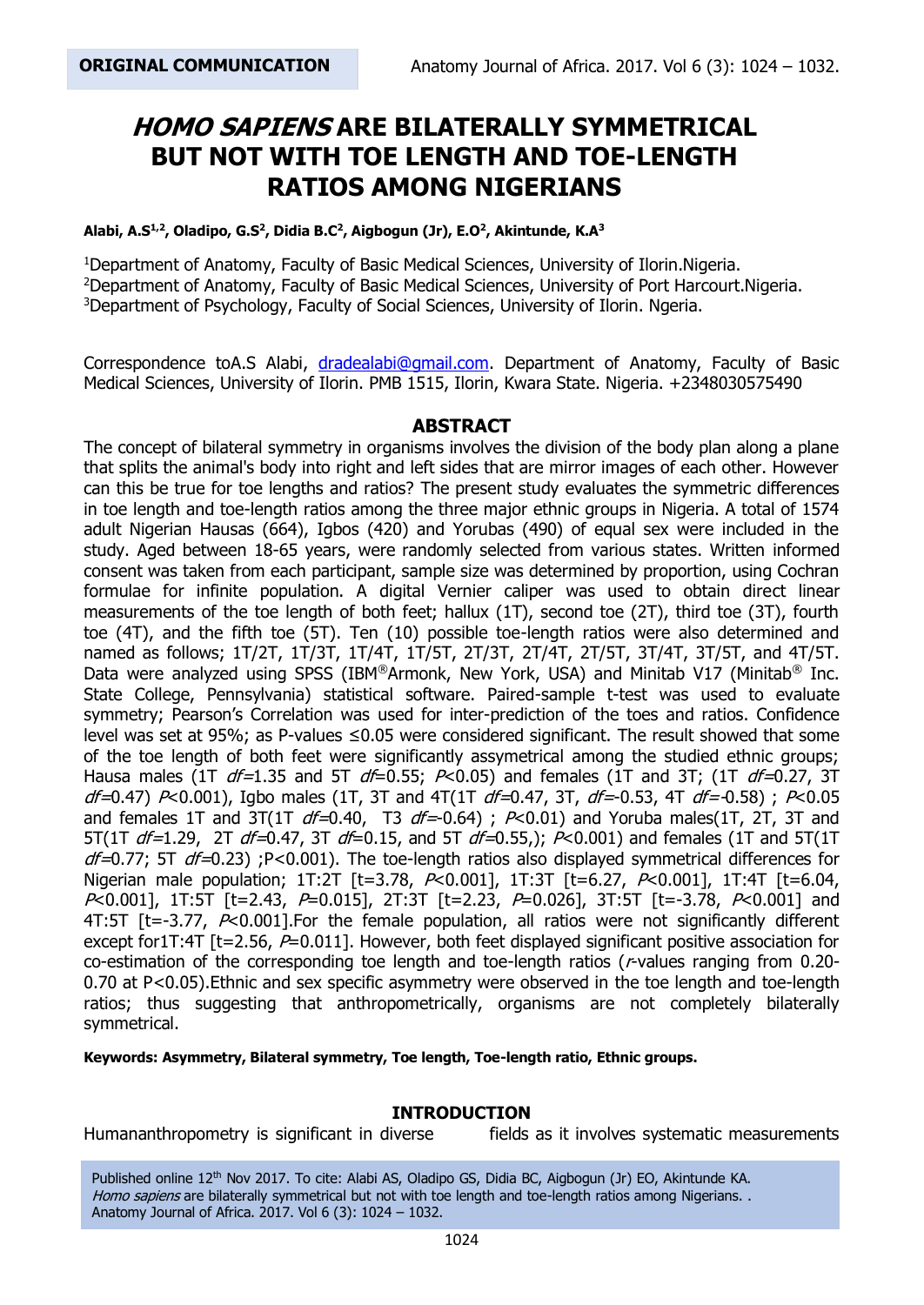of various parts of the body for their quantitative dimension (Kishran, 2006). Bilateral symmetryis referred to as the similarity in the right and left sides of an animal in which any structure on one side of the median place is an image of the same organ on the opposite side. The anteriorposterior or superior-inferior or and cephaliccaudal axis, the two sidesof this axis are the same (symmetrical) (Jordan and Verma, 2011).Many animals have a body form that is symmetrical, meaning that it could be divided into matching halves by drawing a line down the center. In this respect, the right half of a man is a mirror image of its left half  $-$  this is called bilateral symmetry ( $bi =$  two, latus = side) (Jordan and Verma, 2011).

Researchers has found that men with physical traits commonly associated with masculinity, such as greater height, broader shoulders, and smaller hip-to-waist ratios, tended to have more symmetrical bodies. Similarly, women who were more symmetrical tended to have more typical feminine traits, such as larger hips, longer and more slender legs, and larger breasts (Cloud and Perilloux, 2015). The new finding suggests that the same is true for body symmetry, and that symmetrical proportions could be signs of biological fitness(Cloud and Perilloux, 2015).In animals with two sides that were designed by natural selection to be symmetrical, subtle departures from symmetry may reflect poor development or exposure to environmental or genetic

A total of 1574 adult Nigerian Hausas (664), Igbos (420) and Yorubas (490) of equally distributed sexes (aged 18-65 years) were randomly selected from various states in Nigeria.Written informed consent was taken from each participant and the sample size was determined by proportion, using Cochran formulae for infinitepopulation  $(>10,000);$ SS =  $\frac{Z^2 \times p \times q}{d^2}$  $\frac{\lambda p \lambda q}{d^2}$ (Cochran,

1963).Subjects with deformity, injury, fracture, amputation or history of any surgical procedures on toes of both feet, were excluded from the study.

stress," said study team member William Brown of Brunel University in the U.K. In many species these departures are related to poor health, lower survival, and fewer offspring (Willian 2008).

Stress during early development is associated with greater adult bodily asymmetry, as is genetic, inability to deal with the stress (e.g. inbred vs. outbred). This led to the notion that fluctuating asymmetry (FA), deviations from bilateral symmetry in paired traits, randomly distributed to the left and right side, is a measure of developmental instability, i.e., the inability of an organism genetically to buffer the system against stressors to achieve the optimal state, namely symmetry itself (Van, 1962). The key is that if a population shows true FA then it can be presumed to be attempting to be symmetrical, so that failure to do so is a measure of failure to reach, in the face of developmental perturbations, the phenotype that the genotype is aiming for (Trivers *et al.*, 2014).

The main aim of this study is therefore to evaluate symmetric difference in the toe length and toe-length ratios among Nigerian Hausas, Igbos and Yorubas. Therefore, the goals of this investigation is to determine the differences between the toes on the right and left foot, their interpredictability, the differences in the toe-length ratios of the right and left foot and their interpredictability with respect to sex and the the major ethnic groups in Nigeria.

# **MATERIALS AND METHODS**

Ethical clearance was obtained from the University of Port Harcourt Ethical Committee (reference number UPH/R&D/REC/04).

# **Anthropometric measurements**

Toe length: The length of the toes of the right and left foot were measured using a digital Vernier caliper (with a precision of 0.01mm). The toe lengths were defined as the distance between the tips of the toe till the proximal metatarsophalangeal crease of that toe when fully extended. Each toe was given a number 1T, 2T, 3T, 4T and 5T for hallux, second toe, third toe, fourth toe and fifth toe respectively. The males and females toe lengths were measured twice and the average taken as the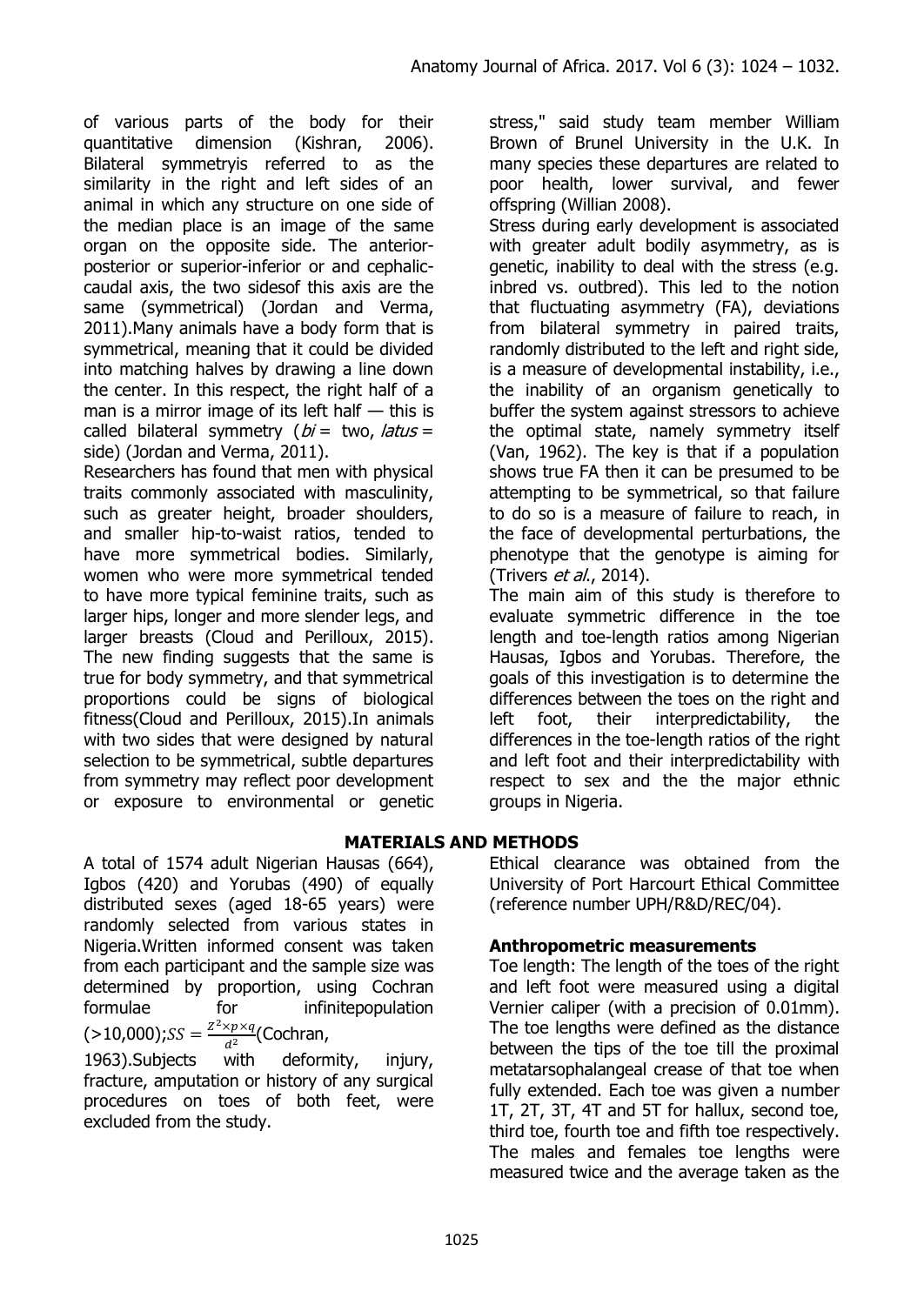standard measurements. Measurements were taken by one observer using the same instrument. All measurements were evaluated in millimeters (mm). The toe-length ratios (10 ratios) were calculated by dividing the values of the preceding toes by the next (of the same foot; for both feet) and named as follows; 1T/2T, 1T/3T, 1T/4T, 1T/5T, 2T/3T, 2T/4T, 2T/5T, 3T/4T, 3T/5T, and 4T/5T.



**Figure 1:** measurement of the 2<sup>nd</sup> toe length using digital Vernier caliper

### **Statistical analysis**

SPSS (IBM®Armonk, New York, USA) and Minitab V17 (Minitab® Inc. State College, Pennsylvania) were the statistical packages used in analyzing the obtained data. Pairedsample t-test was used to evaluate

toesymmetry; Pearson's Correlation was used for interprediction of the toes and ratios. Confidence level was set at 95%, as P-values ≤0.05 were considered significant.

## **RESULTS**

The results in Figure 2-4, showed significant dimensional differences in the toe length of the right and left feet (RT and LT) among the different ethnic groups. The toe length showed a directional asymmetry within and between males and females of the three ethnic groups. Majority in favour of the right toes while a few are in favour of the left toes(3T, 4T and 5T in both males and females of Igbos).

The Hausa male population had only the big and little toe lengths which were significantly asymmetrical ( $1T^*df=1.35$ ,  $P<0.001$ ) and (5T  $df=0.55$ ,  $P<0.001$ ) respectively while the left and right 2T, 3T, 4T and 5T were insignificantly asymmetrical. For the females, 1T ( $df=0.27$ ,  $P<0.01$ ), and T3 ( $df=0.47$ , P<0.001) were significantly asymmetrical, while 2T, 4T and 5T were not significantly different (P>0.05). The inter-predictability of corresponding toe length were highly significant (P<0.001) as all male toe length had correlation coefficient  $(r)$  values above 0.75; 1T  $(r=0.864)$ , 2T  $(r=0.827)$ , 3T  $(r=0.834)$ , 4T  $(r=0.778)$  and 5T  $(r=0.772)$ . While for females, correlation  $($  $)$  values above ~≤0.75; 1T (r=0.752), 2T (r=0.688), 3T  $(r=0.684)$ , 4T  $(r=0.638)$  and 5T  $(r=0.617)$ (Figure 2).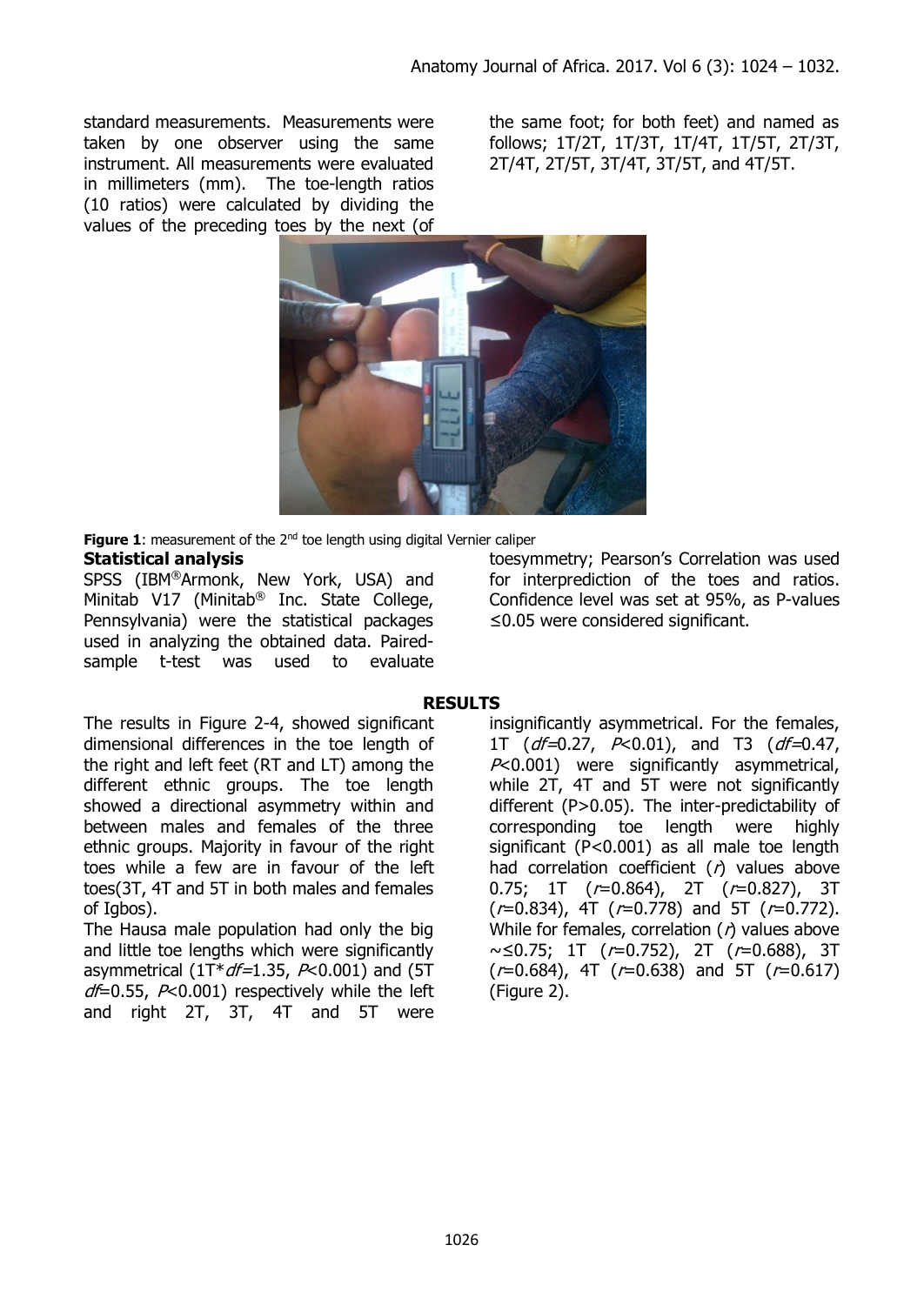

**Figure 2:** Comparison of the mean difference in left and right toe-length of Hausa population. **Note:** T=toe-length (R=right and L=left), df=difference (df insignificant at ^P>0.05, significant at \*P<0.05, †P<0.01, ‡ P<0.001; r=Pearson's correlation; significant at \*P<0.05,  $\text{+P}<0.01$ ,  $\text{+P}<0.001$ )

For Igbo population, for males, the difference between the left and right toe length were significant for 1T ( $df=0.47$ , P<0.05), 3T ( $df=$ -0.53,  $P<sub>0.05</sub>$ , 4T (df=-0.58,  $P<sub>0.01</sub>$ ). The left and right 2T and 5T were insignificant (P>0.05); as the correlation between the corresponding left and right toe length were all significant at P<0.001; with high correlation coefficient ( $r$ ) values; 1T ( $r$ =0.79), 2T (r=0.788), 3T (r=0.761), 4T (r=0.864), 5T  $(r=0.864)$ . While for females, 1T ( $df=0.40$ ,  $P<0.05$ ) and T3 ( $df = 0.64$ ,  $P<0.01$ ) were significantly asymmetrical with correlation  $(r)$ values (1T [r=0.844], 2T [r=0.758], 3T  $[r=0.696]$ , 4T  $[r=0.772]$ , and 5T  $[r=0.759]$ (Figure 3).

For the Yoruba male population, there were significant differences between the left and right toe lengths 1T ( $df=1.29$ ,  $P<0.001$ ), 2T  $(df=0.47, P<0.05)$ , 3T  $(df=0.15, P<0.01)$  and 5T ( $df=0.55$ ,  $P<0.05$ ). The left and right 4T was insignificant (P>0.05); as the correlation between the corresponding left and right toe length were all significant at P<0.001. High correlation coefficient  $(r)$  values were observed for all variables;  $1T$  ( $r=0.723$ ),  $2T$  $(r=0.679)$ , 3T  $(r=0.791)$ , 4T  $(r=0.816)$ , 5T  $(r=0.698)$ . While for females, 1T (*df=*0.77,  $P<0.001$ ), and 5T ( $df=0.23$ ,  $P<0.001$ ) were significantly asymmetrical with high correlation ( $r$ ) values for 1T ( $r=0.807$ ), and 2T (r=0.819), while 3T (r=0.548), 4T  $(r=0.556)$  and T5  $(r=0.58)$  were averagely correlated (Figure 4).



**Figure 3:** Comparison of the mean difference in left and right toe-length of Igbo population . **Note:** T=toe-length (R=right and L=left), df=difference (df insignificant at ^P>0.05, significant at \*P<0.05, †P<0.01, ‡ P<0.001; r=Pearson's correlation; significant at \*P<0.05,  $\text{+P}<0.01$ ,  $\text{+P}<0.001$ )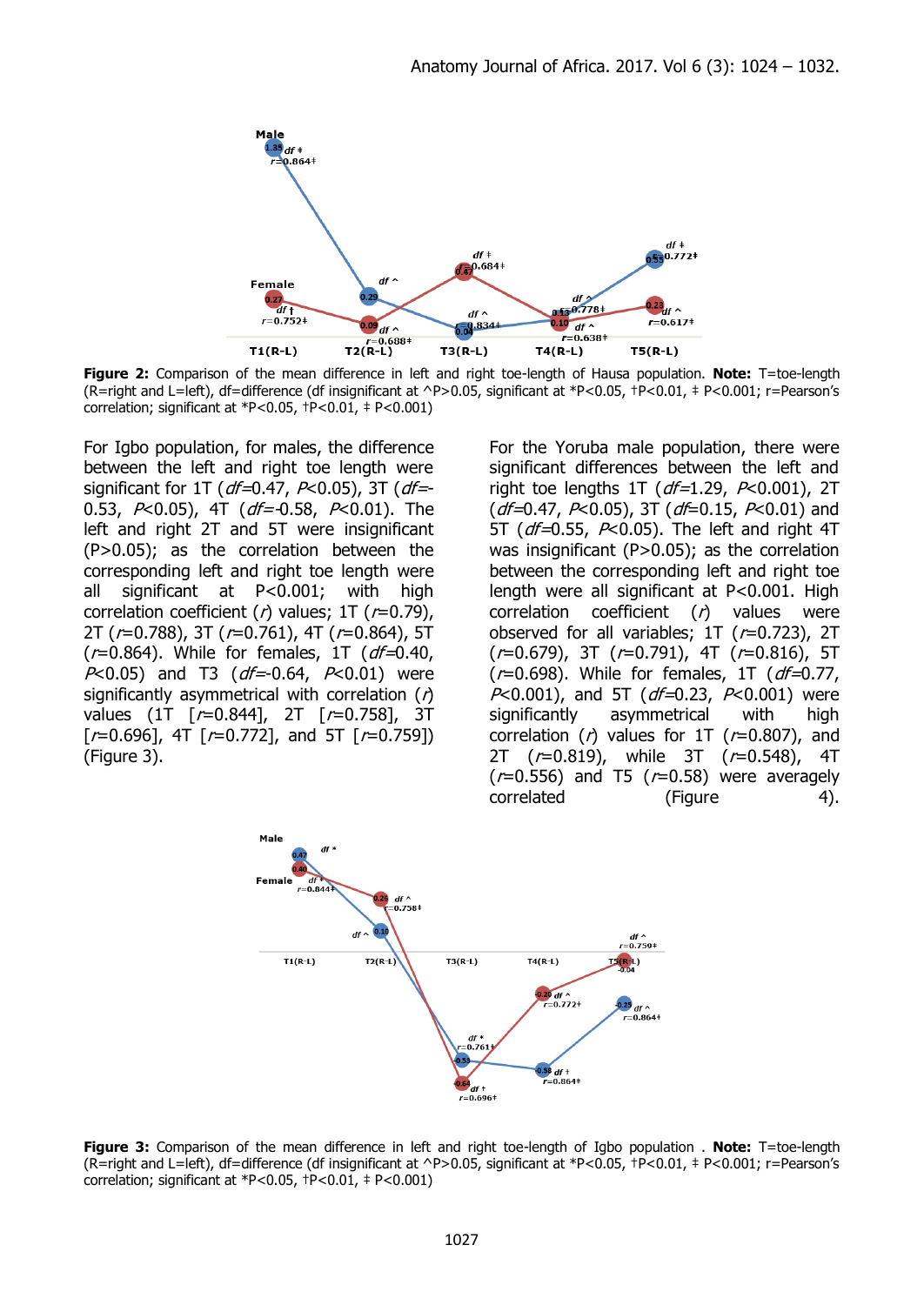The paired sample t-test in Tables 1, 2a & b showed that there were significant intraindividual side differences in toe-length ratios for the Nigerian population. Marked significant greater toe-length ratio was observed for right side (1T:2T [t=3.48, P=0.001], 1T:3T  $[t=4.56, P<0.001$ , 1T:4T  $[t=5.88, P<0.001$ , 2T:4T  $[t=2.27, P=0.023]$ . But, the left toelength ratios were significantly greater than the right for 3T:5T  $[t=-2.84, P=0.005]$  and 4T:5T [t=-3.91, P<0.001]; while 1T:5T, 2T:3T, 2T:5T, and 3T:4T were not significantly different (P>0.05) (Table 1). Symmetric differences were observed in the toe-length ratios of Nigerian male population; with greater right foot values for 1T:2T  $[t=3.78, P<0.001$ , 1T:3T  $[t=6.27, P<0.001$ , 1T:4T [t=6.04, P<0.001], 1T:5T [t=2.43,  $P=0.015$ ], 2T:3T [t=2.23,  $P=0.026$ ]; whereas, 3T:5T [t=-3.78, P<0.001], 4T:5T [t=3.77,

 $P<0.001$ ] were lower in the right foot (Table 2a). Conversely, the differences in the toelength ratios of the female population were invariably insignificant except for 1T:4T [t=2.56,  $P=0.011$ ] which was larger in the right when compared to the corresponding left (Table 2b). From the paired sample correlation of toelength ratios, both feet displayed significant association for co-estimation of corresponding ratios. In decreasing order of predictability, for the general population, the following toelength ratios had correlation  $(r)$  values above average (>50); 1T:5T (r=0.746), 2T:5T  $(r=0.671)$ , 1T:4T  $(r=0.670)$ , 1T:2T  $(r=0.637)$ , 1T:3T (r=0.625), 3T:5T (r=0.613) while 2T:4T was average with  $r=0.508$ , and 4T:5T  $(r=0.451)$ , 2T:3T ( $r=0.383$ ), 3T:4T ( $r=0.331$ ) were low  $( $0.5$ )$  (Table 1).



**Figure 4:** Comparison of the mean difference in left and right toe-length of Yoruba population. **Note:** T=toe-length (R=right and L=left), df=difference (df insignificant at ^P>0.05, significant at \*P<0.05, †P<0.01, ‡ P<0.001; r=Pearson's correlation; significant at \*P<0.05, †P<0.01, ‡ P<0.001)

For male population, the correlation between the left and right toe-length ratio was rather poor with only 1T:4T and 1T:5T having  $r$ values close to 60% (0.60); all other measured variables were between average (1T:2T [r=0.59], 1T:3T [r=0.58], 2T:5T  $[r=0.57]$ ) and low  $(2T:4T[r=0.47], 3T:5T)$  $[r=0.45]$ , 2T:3T  $[r=0.43]$ , 4T:5T  $[r=0.36]$ ,  $3T:4T$   $[r=0.24]$  (Table 2a). For the female population, better correlation was observed and this was associated with the indifference in values observed for both feet thus increasing the strength of co-estimation. Six variables (1T:2T, 1T:3T, 1T:4T, 1T:5T, 2T:5T, 3T:5T) had r-values greater than 60% and two variables on average correlation (2T:4T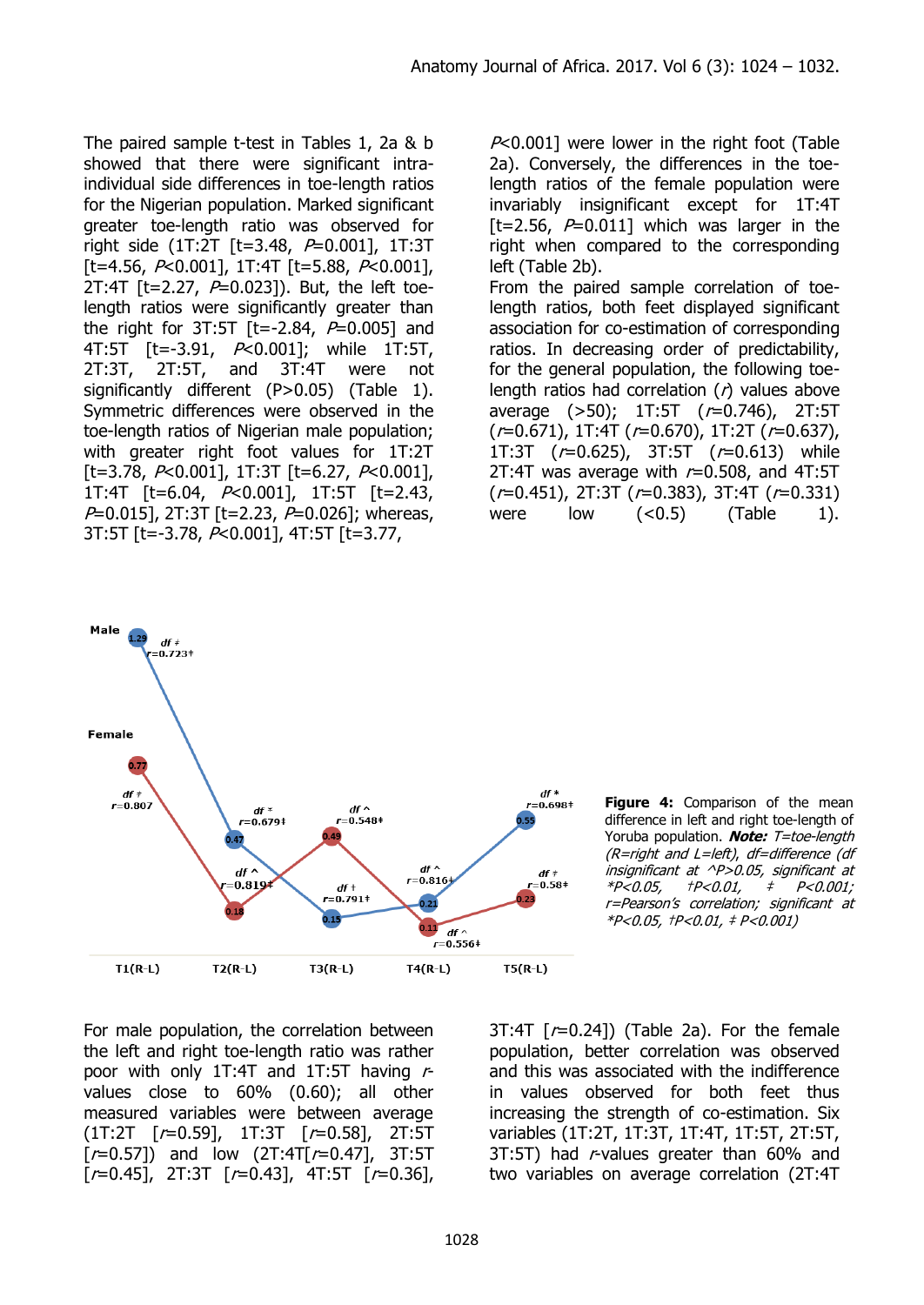$[r=0.54]$  and 4T:5T  $[r=0.52]$ ) while the remaining two ratios  $(2T:3T \mid r=0.33]$ , and 3T:4T  $[r=0.41]$ ) were low (Table 2b). It must be noted that all analyzed paired samples were significant positively correlated at P<0.001.

The symmetric evaluation and predictions of the toe-length ratios among the tribes illustrated in Figure 5 was derived by a paired t-test and the results showed that: The Hausa population had four toe-length ratios which appeared significantly different  $(1T:2T^*df=0.014, P<0.01, 1T:3T^*df=0.009,$ P<0.01, 2T:5T\* *df=*0.014 P<0.01, 1T:5T\*  $df=0.014$  P<0.01), while the remaining toelength ratios were insignificantly asymmetrical. In determining the interpredictability of corresponding ratios, all toelength ratios were highly significant (P<0.001) as ratios involving the big toe (1T) had correlation  $(r)$  values above average  $(>65)$ ; 1T:2T (r=0.70), 1T:3T (r=0.669), 1T:4T  $(r=0.659)$ , 1T:5T  $(r=0.6777)$ , the small toe had r-values from 0.50-0.65 (2T:5T  $[r=0.623]$ , 3T:5T  $(r=0.645)$  and 4T:5T (r=0.646),while 2T:3T (r=0.441), 2T:4T  $(r=0.497)$  and 3T:4T  $(r=0.295)$ , were low  $(< 0.5).$ 

For Igbo population, the difference between the left and right toe-length ratio was significant for only R1T:4T (df=0.026,  $P<0.05$ ), for others, the difference observed were insignificant  $(P>0.05)$  and the correlation between the corresponding left and right toe-length ratios were significant at P<0.001; with correlation  $(r)$  values falling just above average and lower. However, all toe-length ratios involving the big toe (1T) had  $(\Lambda)$  values above average ( $>50$ ); 1T:2T  $(r=0.58)$ , 1T:3T  $(r=0.593)$ , 1T:4T  $(r=0.56)$ , 1T:5T ( $r=0.578$ ). The small toe-length ratios had average correlation  $(r\sim=50)$ ; 2T:5T  $(r=0.524)$ , 3T:5T  $(r=0.561)$  and 4T:5T  $(r=0.48)$ , while 2T:3T  $(r=0.234)$ , 2T:4T  $(r=0.402)$  and 3T:4T  $(r=0.221)$ , were low  $(<0.5)$ .

For Yoruba population, the first three toelength ratios involving the big toe (1T) were significantly asymmetrical  $(1T:2T^*df=0.016,$ P<0.01; 1T:3T\*df=0.018, P<0.05; 1T:4T\*  $df=0.030$ ,  $P<0.01$ ). All corresponding toelength ratios prediction were significant (P<0.001) with better correlation when compared with the Igbo values. The four variables involving the big toe had the highest  $(r)$  values (1T:2T [ $r=0.676$ ], 1T:3T [ $r=0.651$ ], 1T:4T [r=0.670], 1T:5T [r=0.623]), followed by the small toe ratios  $(2T:5T \mid r=0.609]$ ,  $3T:5T$   $[r=0.545]$  and then the fourth toe  $(4T)$  (2T:4T  $[r=0.518]$ , 4T:5T  $[r=0.489]$ ).

| Paired Sample   | <b>Paired Differences</b> |      | Test of mean difference |         | Correlation                 |         |
|-----------------|---------------------------|------|-------------------------|---------|-----------------------------|---------|
|                 | Mean                      | S.D  | t-value                 | P-value | $\mathcal{L}_{\mathcal{L}}$ | P-value |
| R1T:2T - L1T:2T | 0.012                     | 0.14 | 3.48                    | 0.001   | 0.637                       | < 0.001 |
| R1T:3T - L1T:3T | 0.022                     | 0.19 | 4.56                    | <0.001  | 0.625                       | <0.001  |
| R1T:4T - L1T:4T | 0.034                     | 0.23 | 5.88                    | < 0.001 | 0.670                       | <0.001  |
| R1T:5T - L1T:5T | 0.012                     | 0.26 | 1.79                    | 0.074   | 0.746                       | < 0.001 |
| R2T:3T - L2T:3T | 0.004                     | 0.15 | 1.09                    | 0.278   | 0.383                       | < 0.001 |
| R2T:4T - L2T:4T | 0.011                     | 0.19 | 2.27                    | 0.023   | 0.508                       | < 0.001 |
| R2T:5T - L2T:5T | $-0.007$                  | 0.22 | $-1.34$                 | 0.179   | 0.671                       | < 0.001 |
| R3T:4T - L3T:4T | 0.003                     | 0.15 | 0.92                    | 0.356   | 0.331                       | < 0.001 |
| R3T:5T - L3T:5T | $-0.013$                  | 0.18 | $-2.84$                 | 0.005   | 0.613                       | < 0.001 |
| R4T:5T - L4T:5T | $-0.014$                  | 0.14 | $-3.91$                 | < 0.001 | 0.451                       | < 0.001 |

**Table 1:** Symmetric differences in toe-length ratio (general population, N=1574)

**Note:**R=Right, L=Left, T=Toes, RF=Right foot, LF=Left foot, RFL=Right foot length, LFL=Left foot length, T=Toe; S.D=Standard deviation; t-value=t-calculated value; P-value=Probability value; r=Pearson's correlation coefficient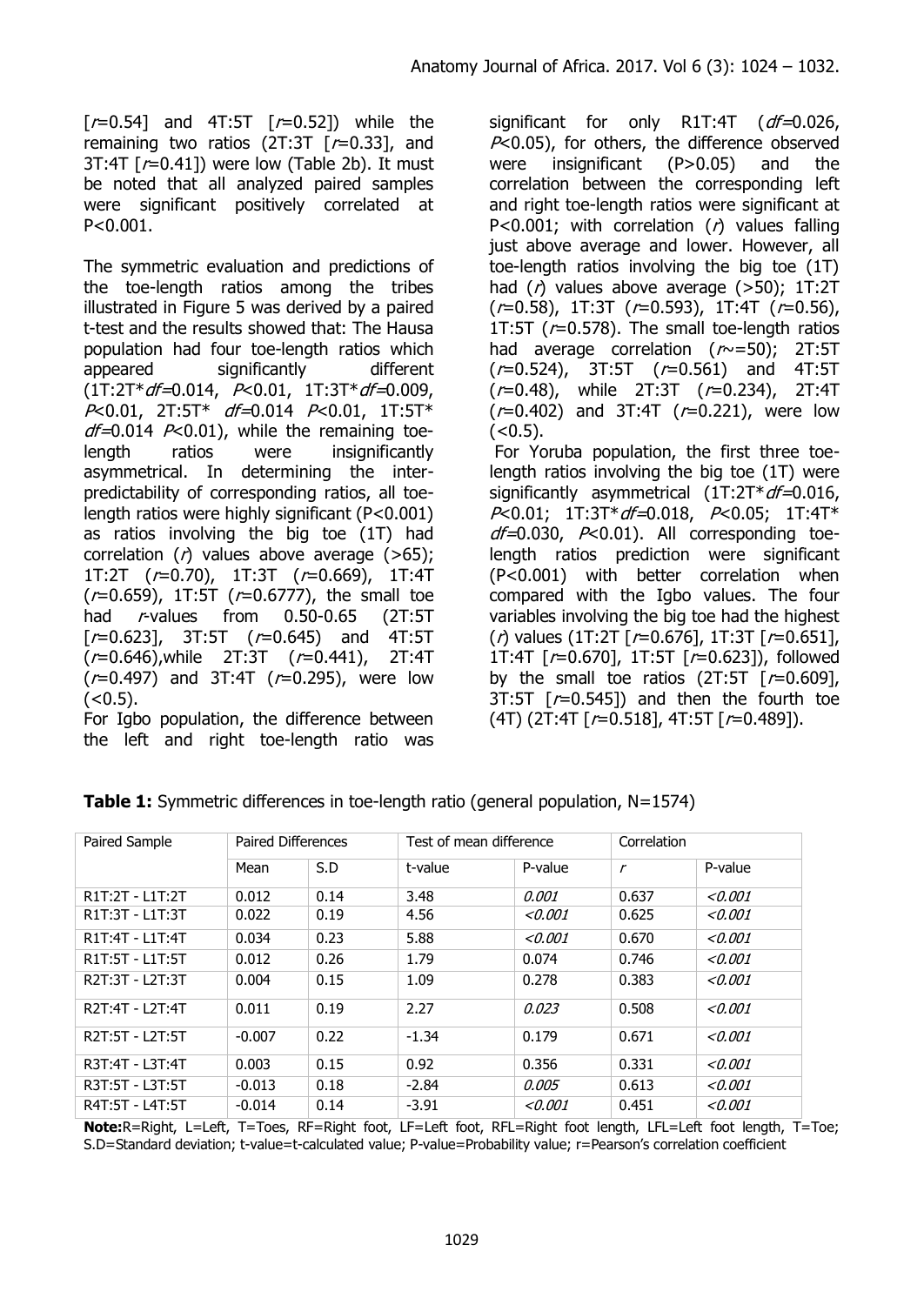| Paired Sample   | <b>Paired Differences</b> |      | Test of mean difference |         | Correlation   |         |
|-----------------|---------------------------|------|-------------------------|---------|---------------|---------|
|                 | Mean                      | S.D  | t-value                 | P-value | $\mathcal{r}$ | P-value |
| R1T:2T - L1T:2T | 0.018                     | 0.14 | 3.78                    | < 0.001 | 0.59          | < 0.001 |
| R1T:3T - L1T:3T | 0.041                     | 0.19 | 6.268                   | < 0.001 | 0.58          | < 0.001 |
| R1T:4T - L1T:4T | 0.045                     | 0.21 | 6.043                   | < 0.001 | 0.60          | < 0.001 |
| R1T:5T - L1T:5T | 0.019                     | 0.22 | 2.427                   | 0.015   | 0.61          | < 0.001 |
| R2T:3T - L2T:3T | 0.012                     | 0.15 | 2.227                   | 0.026   | 0.43          | < 0.001 |
| R2T:4T - L2T:4T | 0.014                     | 0.19 | 2.059                   | 0.040   | 0.47          | < 0.001 |
| R2T:5T - L2T:5T | $-0.011$                  | 0.20 | $-1.447$                | 0.148   | 0.57          | < 0.001 |
| R3T:4T - L3T:4T | $-0.002$                  | 0.15 | $-0.286$                | 0.775   | 0.24          | < 0.001 |
| R3T:5T - L3T:5T | $-0.024$                  | 0.18 | $-3.782$                | < 0.001 | 0.45          | < 0.001 |
| R4T:5T - L4T:5T | $-0.019$                  | 0.14 | $-3.765$                | < 0.001 | 0.36          | < 0.001 |

### **Table 2a:** Symmetric differences in toe-length ratio of the male population

**Note:**R=Right, L=Left, T=Toes, RF=Right foot, LF=Left foot, RFL=Right foot length, LFL=Left foot length, T=Toe; S.D=Standard deviation; t-value=t-calculated value; P-value=Probability value; r=Pearson's correlation coefficient

| Paired Sample   | <b>Paired Differences</b> |      | Test of mean difference |         | Correlation   |         |
|-----------------|---------------------------|------|-------------------------|---------|---------------|---------|
|                 | Mean                      | S.D  | t-value                 | P-value | $\mathcal{r}$ | P-value |
| R1T:2T - L1T:2T | 0.006                     | 0.14 | 1.187                   | 0.235   | 0.64          | < 0.001 |
| R1T:3T - L1T:3T | 0.002                     | 0.19 | 0.360                   | 0.719   | 0.63          | < 0.001 |
| R1T:4T - L1T:4T | 0.022                     | 0.24 | 2.557                   | 0.011   | 0.68          | < 0.001 |
| R1T:5T - L1T:5T | 0.004                     | 0.29 | 0.385                   | 0.700   | 0.77          | < 0.001 |
| R2T:3T - L2T:3T | $-0.004$                  | 0.15 | $-0.692$                | 0.489   | 0.33          | < 0.001 |
| R2T:4T - L2T:4T | 0.008                     | 0.20 | 1.177                   | 0.240   | 0.54          | < 0.001 |
| R2T:5T - L2T:5T | $-0.004$                  | 0.23 | $-0.505$                | 0.613   | 0.72          | < 0.001 |
| R3T:4T - L3T:4T | 0.008                     | 0.14 | 1.659                   | 0.097   | 0.41          | < 0.001 |
| R3T:5T - L3T:5T | $-0.002$                  | 0.18 | $-0.255$                | 0.799   | 0.70          | < 0.001 |
| R4T:5T - L4T:5T | $-0.009$                  | 0.14 | $-1.795$                | 0.073   | 0.52          | < 0.001 |

**Table 2b:** Symmetric differences in toe-length ratio of female population

**Note:**R=Right, L=Left, T=Toes, RF=Right foot, LF=Left foot, RFL=Right foot length, LFL=Left foot length, T=Toe; S.D=Standard deviation; t-value=t-calculated value; P-value=Probability value; r=Pearson's correlation coefficient



**Figure 5:** Line graph of mean differences of the left and right toe-length ratios of the studies populations. **Note:** df=difference; df1=R1T:2T-1LT:2T; df2=R1T:3T-L1T:3T; df3=R1T:4T-L1T:4T; df4=R1T:5T-L1T:5T; df5=R2T:3T-L2T:3T; df6=R2T:4T-L2T:4T; df7=R2T:5T-L2T:5T; df8=R3T:4T-L3T:4T; df9=R3T:5T-L3T:5T; df10=R4T:5T-L4T:5T (df significant at  $\text{P} > 0.05$ , \*P<0.05, †P<0.01; r=Pearson's correlation; significant at \*P<0.05, †P<0.01, ‡ P<0.001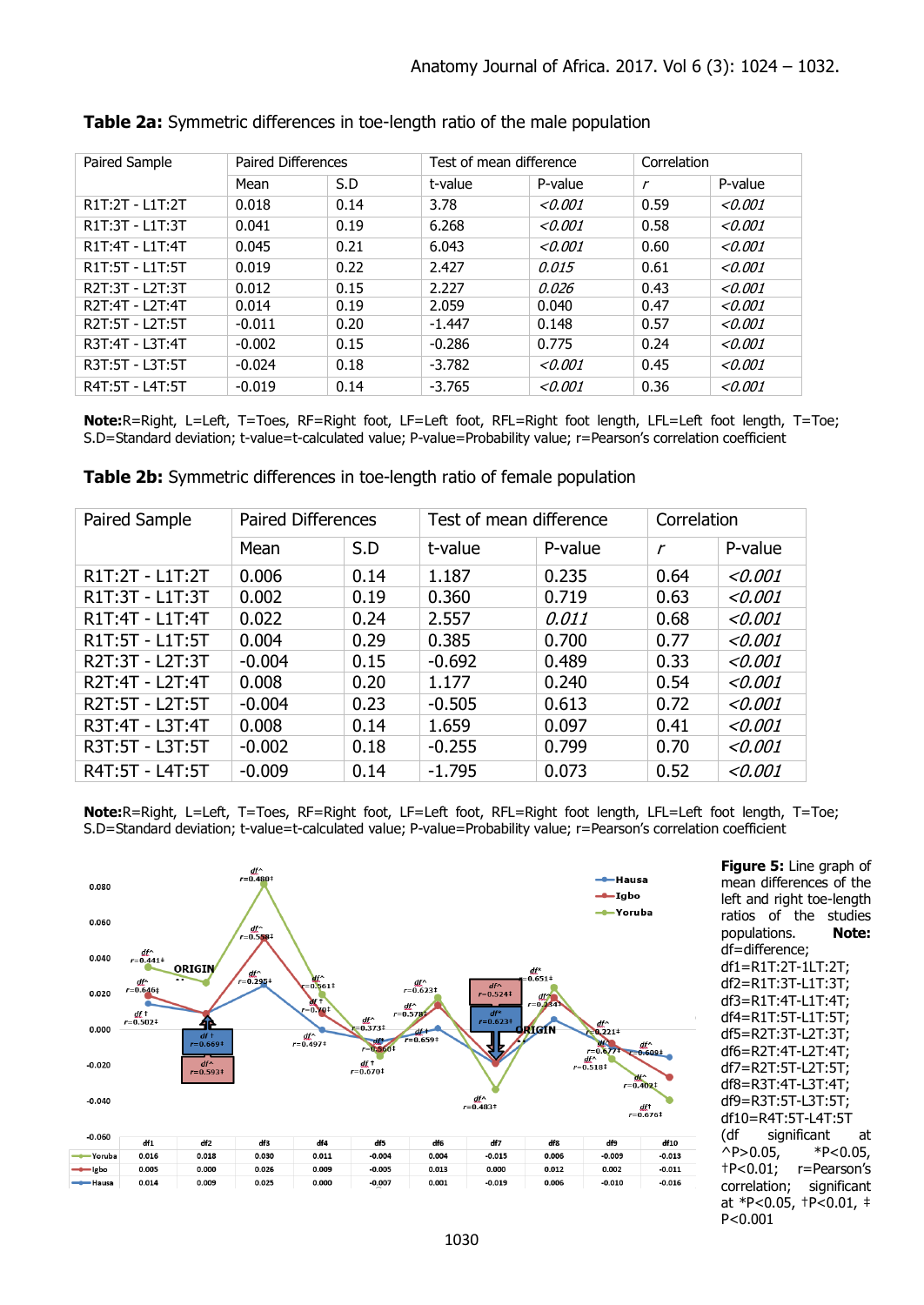## **DISCUSSION**

Bilateralism:In its original concept in organism dealt with the presence in equal halves of the organism; however with the advent of anthropometry it was observed that such assumptions may not be accurate as various anatomical structures has shown differences in morphology and anthropometry and this has shown to significantly influence function.E.g Bronchus, hand size and grip strength, foot power (Claes et al., 2012).

## Asymmetry

The difference in corresponding paired anatomical structures havebeen a subject of research in body symmetry studies in order to explain the influence of various developmental favouritism (Steele and Mays,1995; Voracek et al., 2007), brain lateralization(Steele,2000)as well as the influences of diverse environmental factors and culture(Oladipo et al., 2016). Findings from these studies have been used to explain various concepts of use and disuse of the body parts with preference to size, position, and functionality (Oladipo et al., 2016). Voraceket al. (2007) described clearly the concept of asymmetry in foot dimensions as they enunciated that such asymmetry occurs in individuals due to the effect of foetal androgens, which to a large extent appeared to favour the development of the right side of the body over the left side for males. But the converse in females.In this study, the relative similarity in the mean values of the left and right toe lengths would have suggested bilateral symmetry in the toe lengths; however when tested, the difference in the mean values were significant; even among the three studied populations (Hausa, Igbo and Yoruba). For the Hausa and Yoruba populations, the difference observed favoured the toes in the right foot; in line with the postulation of Voracek et al. (2007) while the Igbo population defied such postulation (with greater left values for 3T, 4T and 5T). However the sex-related foot-length asymmetry as documented by Voracek et al. (2007) was inconsistent as observed in this study; but the findings of this study was in line with the postulation by Baron-Cohen (2003) and the findings of Abledu et al.

(2015)on Ghanaians; as they documented significant bilateral asymmetry in the foot print dimensions which was not sex specific in its pattern.

Hence this study showed a directional asymmetry within and between sexes implying it's usage as a guide in plastic and reconstruction surgery. Hand strength is affected by hand size which is a factor for hand grip strength, therefore in lower limb using prehensile foot, it may not be surprising that foot with the greatest strength for movement is the larger one in size, the length inclusive (Sathian et al., 2011). Also in unilateral foot diseases, disorders and damages, the existence of asymmetry will imply that the opposite foot cannot be used for reconstruction since they are not mirror images as suggested in Concept of Symmetrical Bilaterality (Sforza et al., 1998).

Also the toe-length ratios showed marked differences between the left and right sides especially with ratios involving the halux (1T). This also showed directional asymmetry which has sex pattern. This can serve as adjunct to the use of asymmetry in toe length in orthopaedics as well as in plastic and reconstruction surgery.

# **Interpredictability**

Though the differences in the mean values of some toes where significant, however corresponding toes of the feet could significantly predict each other. This shows that development of paired body parts despite not being mirror images could still be used for reconstructive guidance and inferential analysis.Alsothe correlation between the corresponding toe-length ratios were high and significant for the above mentioned toe-length ratios. Thus the finding suggests that the derived relationships between toe-length ratios would provide better comparative predictions if the halux is involved.

The observed variability in the difference in the mean values as well as the difference in the inter-predictability levels of the toe-length